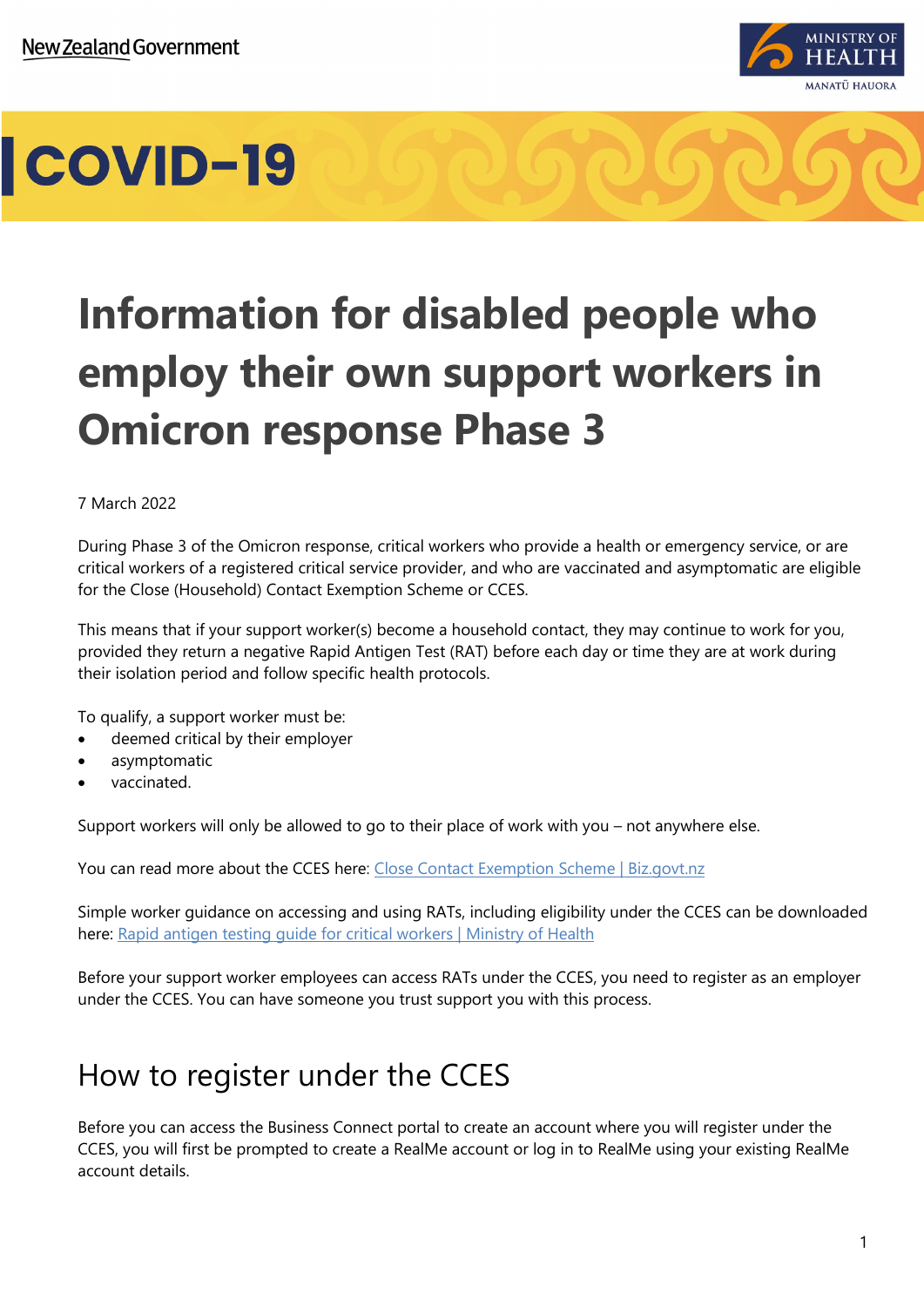

#### **Step 1: Log in to Business Connect via RealMe**

- •Visit the Biz.govt page on the CCES here: [Close Contact Exemption Scheme | Biz.govt.nz](https://www.business.govt.nz/covid-19/close-contact-exemption-scheme/#e-29078)
- •On that webpage is a link to register for the CCES: [Register for Close Contact Exemption Scheme |](https://login.realme.govt.nz/32179062-92f6-4eb0-89bc-df400a9e0367/B2C_1A_DIA_RealMe_LoginService/samlp/sso/login?SAMLRequest=lVNdb5swFH3fr0B%2BBxsnIcUKVDRRtUjpypJ0k%2FYSGXKTWgKbcU267tcPQpjah0Xrq3XPh8%2B5d3b7qyycE9SojI6I7zHigM7NXuljRJ629%2B4NuY0%2FzVCWBa9E0thnvYafDaB1EkSobYubG41NCfUG6pPK4Wm9isiztRUKSrF%2FQy9rUGlAzI3WkFvvaE7W079pVb9ARtP1uqW8ENDvkG02j3STPKzoidN%2FCRFn0YKUlvZsfpAszFFprwZZlPBXZsT9acgC7ob8ELhjyJh7E2a5uz%2BMGZMhsFEwpXd8vvOT3WKZ7NYt%2FAF2q45rsNWFUFFE00sQ597UOZwziYitm9bQchGRHfd9uZ%2Bw8VTyfSaDicwBeCizVilnfpi3Y5hKRHWCiBxkgR0QsYGlRiu1jQhnnLts5LJgy0dizIQ%2F8QL%2F5gdx0tpYk5viTum%2Bo6bWwkhUKLQsAYXNRZeb4B4TWT%2BE4vN2m7rp42ZLnG9D17zrum1fo%2Bjbvc5VXYRJ3C%2BDODuuuwxKaa9juxe1dw%2FnUQHaKvv6Tvs6XA79k%2Fi%2F10q2rdB%2BB2b0reF42OUvrc5ykZpC5a9OUhTmZd7OWxiq%2FPjHqi5atO3%2FiLNJO%2F6vjSzUQUH9gYN445zQ%2BGL%2B%2FenFfwA%3D&RelayState=2ebef133-9c73-4fca-bccf-182da49f0622&SigAlg=http%3A%2F%2Fwww.w3.org%2F2001%2F04%2Fxmldsig-more%23rsa-sha256&Signature=kWdPF6Qrl7DQmOWo7%2FZUcE6S1lgRpqPSZfAi7ui%2F9V2qXaYEf%2FHEDYTs55cdV%2BSKe2tEjz66PD%2Br0hPgo8UIAJq7G6uPiuquyvA1Uz2NGUKcXCbky4KCwfjNdurT6KnEz7MWCAZdQ%2BKQGPnXoa%2FrbceL8YnnZnz1h0lER7HsD7AahoMiJYzeMSGipniOSdOanov%2ByptSzcoKtxm4IXHc9MmxjNPiO%2FJpqydTsVlW0yBIybGLG1G2kclBrjGT%2B%2FwaJ4WT3KAGROgDATiFj3iSLO6YVo%2BmruM%2B7ZmwC8YTP2kJjgvZN64PpkYWqrQ2oSCT0G4iHg5nzQc5r7j8VkzH1Q%3D%3D)  [BusinessConnect.govt.nz](https://login.realme.govt.nz/32179062-92f6-4eb0-89bc-df400a9e0367/B2C_1A_DIA_RealMe_LoginService/samlp/sso/login?SAMLRequest=lVNdb5swFH3fr0B%2BBxsnIcUKVDRRtUjpypJ0k%2FYSGXKTWgKbcU267tcPQpjah0Xrq3XPh8%2B5d3b7qyycE9SojI6I7zHigM7NXuljRJ629%2B4NuY0%2FzVCWBa9E0thnvYafDaB1EkSobYubG41NCfUG6pPK4Wm9isiztRUKSrF%2FQy9rUGlAzI3WkFvvaE7W079pVb9ARtP1uqW8ENDvkG02j3STPKzoidN%2FCRFn0YKUlvZsfpAszFFprwZZlPBXZsT9acgC7ob8ELhjyJh7E2a5uz%2BMGZMhsFEwpXd8vvOT3WKZ7NYt%2FAF2q45rsNWFUFFE00sQ597UOZwziYitm9bQchGRHfd9uZ%2Bw8VTyfSaDicwBeCizVilnfpi3Y5hKRHWCiBxkgR0QsYGlRiu1jQhnnLts5LJgy0dizIQ%2F8QL%2F5gdx0tpYk5viTum%2Bo6bWwkhUKLQsAYXNRZeb4B4TWT%2BE4vN2m7rp42ZLnG9D17zrum1fo%2Bjbvc5VXYRJ3C%2BDODuuuwxKaa9juxe1dw%2FnUQHaKvv6Tvs6XA79k%2Fi%2F10q2rdB%2BB2b0reF42OUvrc5ykZpC5a9OUhTmZd7OWxiq%2FPjHqi5atO3%2FiLNJO%2F6vjSzUQUH9gYN445zQ%2BGL%2B%2FenFfwA%3D&RelayState=2ebef133-9c73-4fca-bccf-182da49f0622&SigAlg=http%3A%2F%2Fwww.w3.org%2F2001%2F04%2Fxmldsig-more%23rsa-sha256&Signature=kWdPF6Qrl7DQmOWo7%2FZUcE6S1lgRpqPSZfAi7ui%2F9V2qXaYEf%2FHEDYTs55cdV%2BSKe2tEjz66PD%2Br0hPgo8UIAJq7G6uPiuquyvA1Uz2NGUKcXCbky4KCwfjNdurT6KnEz7MWCAZdQ%2BKQGPnXoa%2FrbceL8YnnZnz1h0lER7HsD7AahoMiJYzeMSGipniOSdOanov%2ByptSzcoKtxm4IXHc9MmxjNPiO%2FJpqydTsVlW0yBIybGLG1G2kclBrjGT%2B%2FwaJ4WT3KAGROgDATiFj3iSLO6YVo%2BmruM%2B7ZmwC8YTP2kJjgvZN64PpkYWqrQ2oSCT0G4iHg5nzQc5r7j8VkzH1Q%3D%3D) Click that link.
- •Once clicked, you will be redirected to RealMe so you can log in to Business Connect after creating a RealMe account, or logging in using your existing RealMe account details.

If you need to create a RealMe login, you will need to:

- provide an email address (you will be prompted to confirm your email address by entering a six-digit confirmation code)
- decide on a username and password
- provide your contact details and
- decide on three security questions which will be used by you if you forget your password or username, to help you regain access.

You can read about the identification needed to create a RealMe account here: [How to apply | RealMe](https://www.realme.govt.nz/how-apply/)

**Important note**: you do not need to create a Verified RealMe account to register under the CCES. So, no photo identification or birth certificate is required to create a standard RealMe account and register under the CCES.

Now that you have logged in to RealMe, you can set up your account with Business Connect.

### **Step 2: Register for CCES at Business Connect**

- You will be prompted to verify your account with a series of cations.
- •Now select the Covid-19 Close Contact Exemption Scheme Register.
	- If you have an NZBN (New Zealand Business Number) then enter that or select the "sole trader" option and click "No" for NZBN.
	- Now, select "Health" as the category.
	- You will be prompted to answer a series of questions, after which you will receive an email with your CCES registration number.
- You can provide your support workers with a copy of this CCES registration email to show that you are registered under the CESS.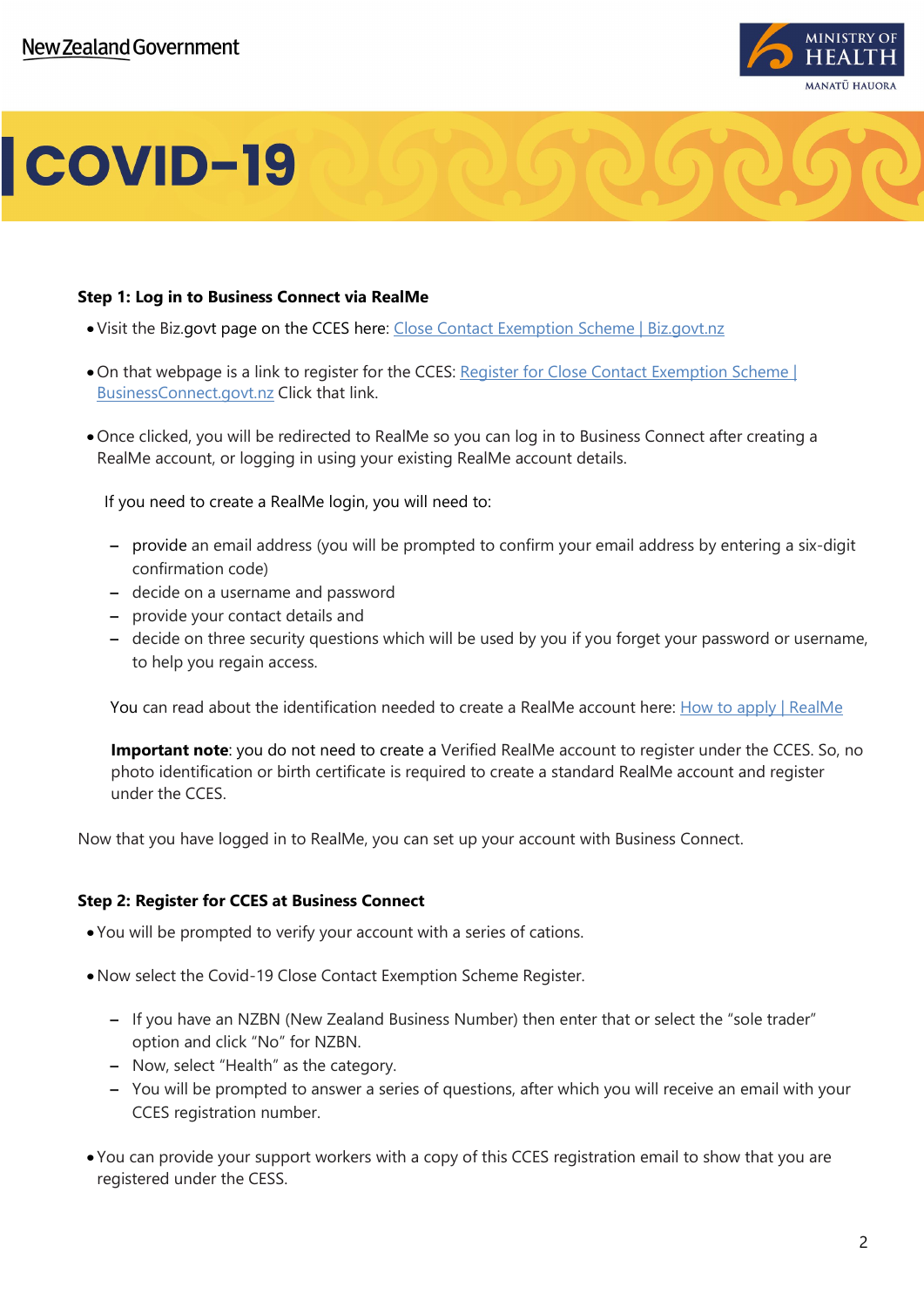

So that your support workers can access RATs, in addition to registering under the CCES, you will need to prepare a "critical workforce authorisation" letter for them. A template "critical workforce authorisation" letter is provided below.

### **Step 3: Prepare a Critical Workforce Authorisation Letter**

Here is sample text you can use to create your own "critical workforce authorisation" letter for your support workers, so they can gain access to RATs. You are welcome to copy the text, completing the five blank fields denoted by […] with your own information, before completing the letter by signing it.

Sample text for a "critical workforce authorisation" letter:

Date: […] Employee Name: […] Job Title: […]

#### **Confirmation of Critical Worker**

The purpose of this letter is to confirm that the above-mentioned employee is deemed a critical disability support worker in the context of the Omicron. That is:

A health and disability service that provides direct, hands-on care and support that maintains a person's necessities of life AND enables the delivery of equitable care to those people most vulnerable to ill health.

The person named above has been identified as a household contact and as their employer I wish them to take a 'Test to Return' approach to support work with me whilst they are asymptomatic. I have registered for the Close Contact Exemption Scheme and my registration number is […].

The processes we are using to try and stop the transmission of COVID-19 are:

- Good infection control processes
- Keeping records for contract tracing purposes
- Wearing PPE correctly including the use of approved masks**.**

Signed:

Employer Name: […]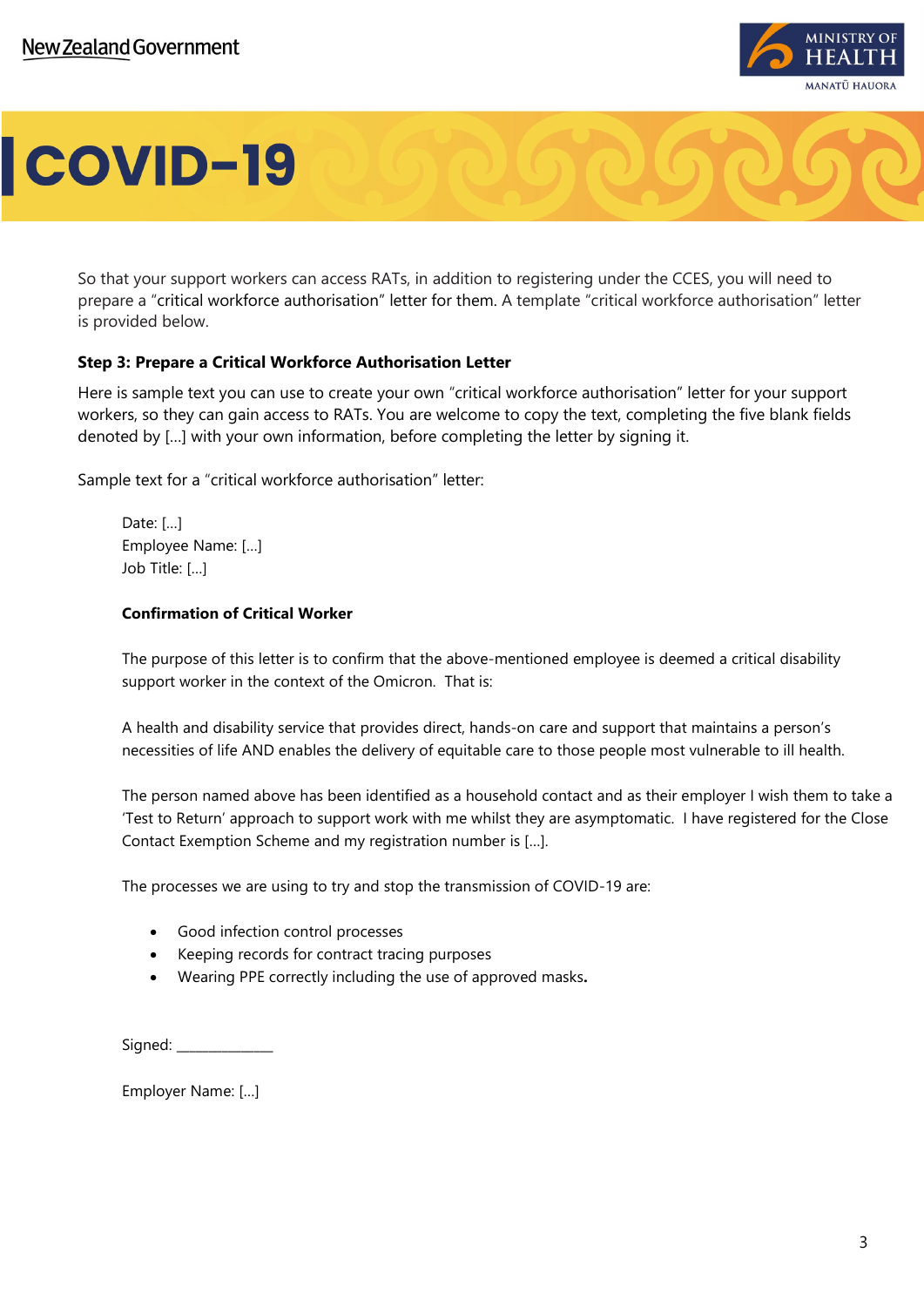### How workers access RATs under the CCES

Support workers who are household contacts can access RATs under the CCES. Here is what they must do.

### **Step one: Complete contact tracing form**

If your support worker is a household contact, they need to complete the COVID-19 contact tracing form found at: [COVID-19 contact tracing form | Ministry of Health NZ](https://www.health.govt.nz/covid-19-novel-coronavirus/covid-19-resources-and-tools/covid-19-contact-tracing-form)

Once complete they will get a text message confirming them as a household contact. Your worker will need to use this text conformation when collecting RATs from a Collection Site.

### **Step two: Notify employer and obtain a "critical workforce authorisation letter"**

Your worker(s) must contact you as their employer and explain that they are a household contact. You will give them a letter confirming that your support is critical service and that they are a fully vaccinated critical worker.

### **Step three: Order RATs from the Ministry of Health**

Your worker(s) complete a web form to request RATs: [Request RATs | Covid-19.govt.nz.](https://requestrats.covid19.health.nz/) They The follow the prompts in the form and make a note of the order number. If they cannot access the form, they can call 0800 222 478 and follow the voice prompts.

#### **Step four: Collect RATs from the nearest collection site**

Your worker(s) find their nearest RATs collection site online and go to the site in person to pick up their RATs. To find the nearest collection site visit: [COVID-19 Testing |](https://www.healthpoint.co.nz/covid-19/?covidTesting=rats) Healthpoint

At the collection site, they will be asked to provide the following for verification:

- Their verification letter for the CCES programme (the "critical workforce authorisation letter" signed by you, as their employer)
- Their household contact verification text message (the text message they will have received from Contact Tracing).

#### **Step five: Workers self-administer their RATs and report result**

Simple worker guidance on accessing and using RATs can be downloaded here: [Rapid antigen testing -](https://www.health.govt.nz/publication/rapid-antigen-testing-guide-critical-workers) a [guide for critical workers | Ministry of Health](https://www.health.govt.nz/publication/rapid-antigen-testing-guide-critical-workers)

Your support worker(s) need to test before each working day or shift. After testing they need to record their result in My Covid Record at: [My Covid Record RAT Reporter | My Covid Record.health.nz](https://mycovidrecord.health.nz/rat-reporter)

Your worker(s) must also report their result(s) to you before starting work each day or shift.

If workers cannot access My Covid Record online, they can call 0800 222 478 for additional support recording their results. Calling the contact centre may take more time so they will need to plan accordingly.

If your worker gets **a negative test** result and do not have symptoms, they can come into work.